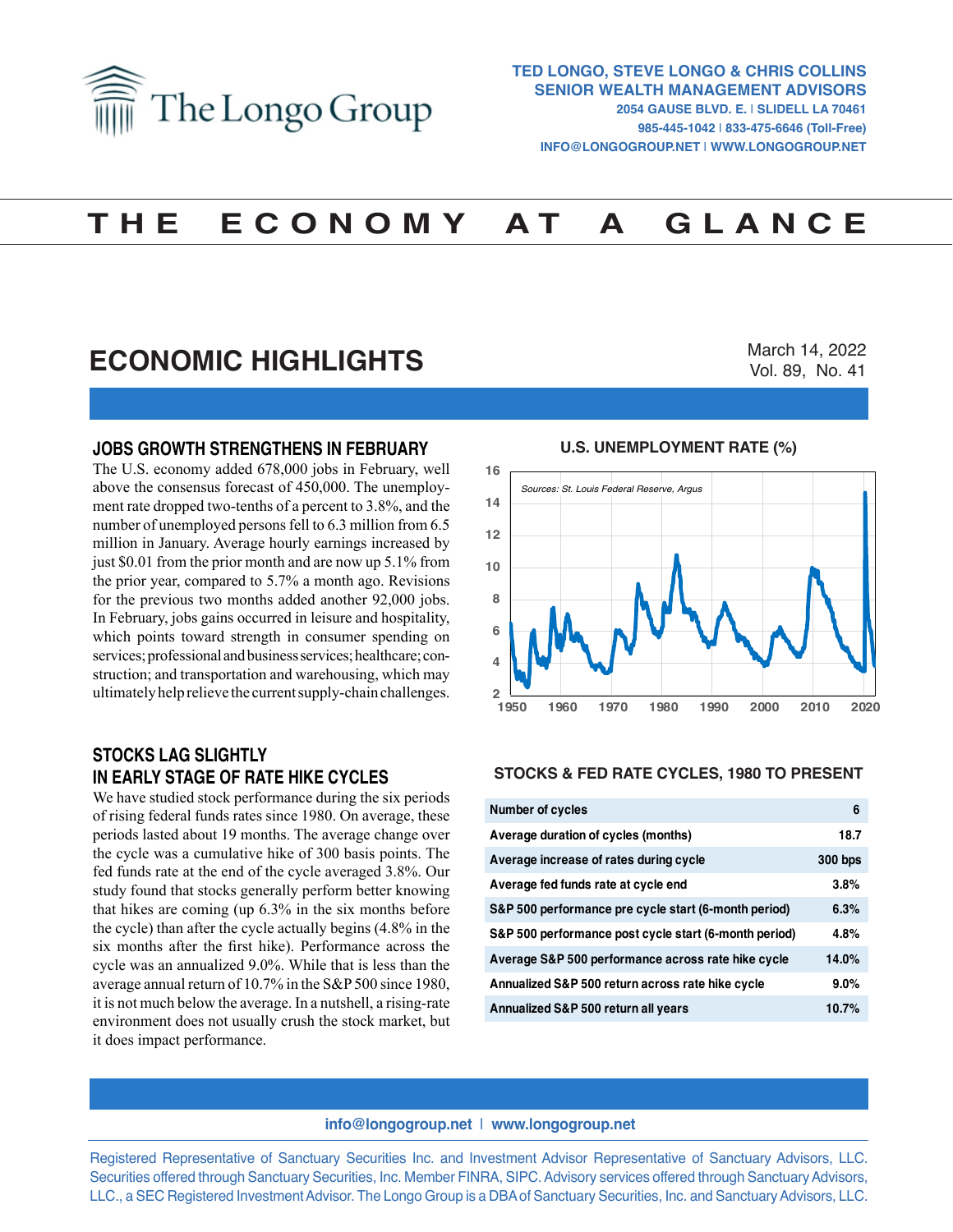### **STOCKS AND BONDS BOTH OVERVALUED**

Our bond/stock asset-allocation model indicates that stocks and bonds -- both of which are overvalued against their own metrics -- are near fair value against each other. Our model takes into account current levels and forecasts of short-term and long-term fixed-income yields, inflation, stock prices, GDP, and corporate earnings. The model output is expressed in terms of standard deviations to the mean, or sigma. The mean reading from the model, going back to 1960, is a modest premium for stocks of 0.15 sigma, with a standard deviation of 1.0. The current valuation level is a 0.55 sigma premium for stocks. Over time, the model has done a good job of highlighting asset class value. The markets can manage with premiums and discounts for extended periods of time. We become more concerned about equity valuations when the stock premium approaches 1.0 sigma. Our current recommended asset allocation for moderate accounts is 70% growth assets, including 65% equities and 5% alternatives; and 30% fixed income, with 200 basis points of the bond allocation in cash.

#### **WE LOOK FOR 1.8% GROWTH IN 1Q GDP**

Recent data indicates that GDP is still expanding despite the pandemic, though not consistently across the economy. We don't anticipate a recession in the near term even amid the war in Ukraine. The primary driver of GDP over the next few quarters is likely to be the pandemic. Trends have been positive in recent weeks, as the impact of the Omicron variant has peaked. The domestic employment environment is in better shape than it was a year ago, although consumer confidence trends are mixed. Auto sales have recovered from their pandemic lows and are growing again. Businesses are expanding. The U.S. housing market has added to the recovery. While home prices have cooled, many metrics remain positive. Geopolitical tensions in Europe and a rising dollar will likely slow export growth. And the Fed is poised to raise rates. Rolling the data up -- and taking into account the Russian invasion of Ukraine, COVID trends, supply-chain issues, and inventory levels -- our model calls for a 1.8% increase in GDP in 1Q22, down from our earlier forecast of 2.1% and reflecting pressure in the export sector. On an annual basis, our forecast for overall GDP growth is 3.1% in 2022. Our estimates are a bit lower than those of other forecasters.



#### **GDP ESTIMATES GDP ESTIMATES**

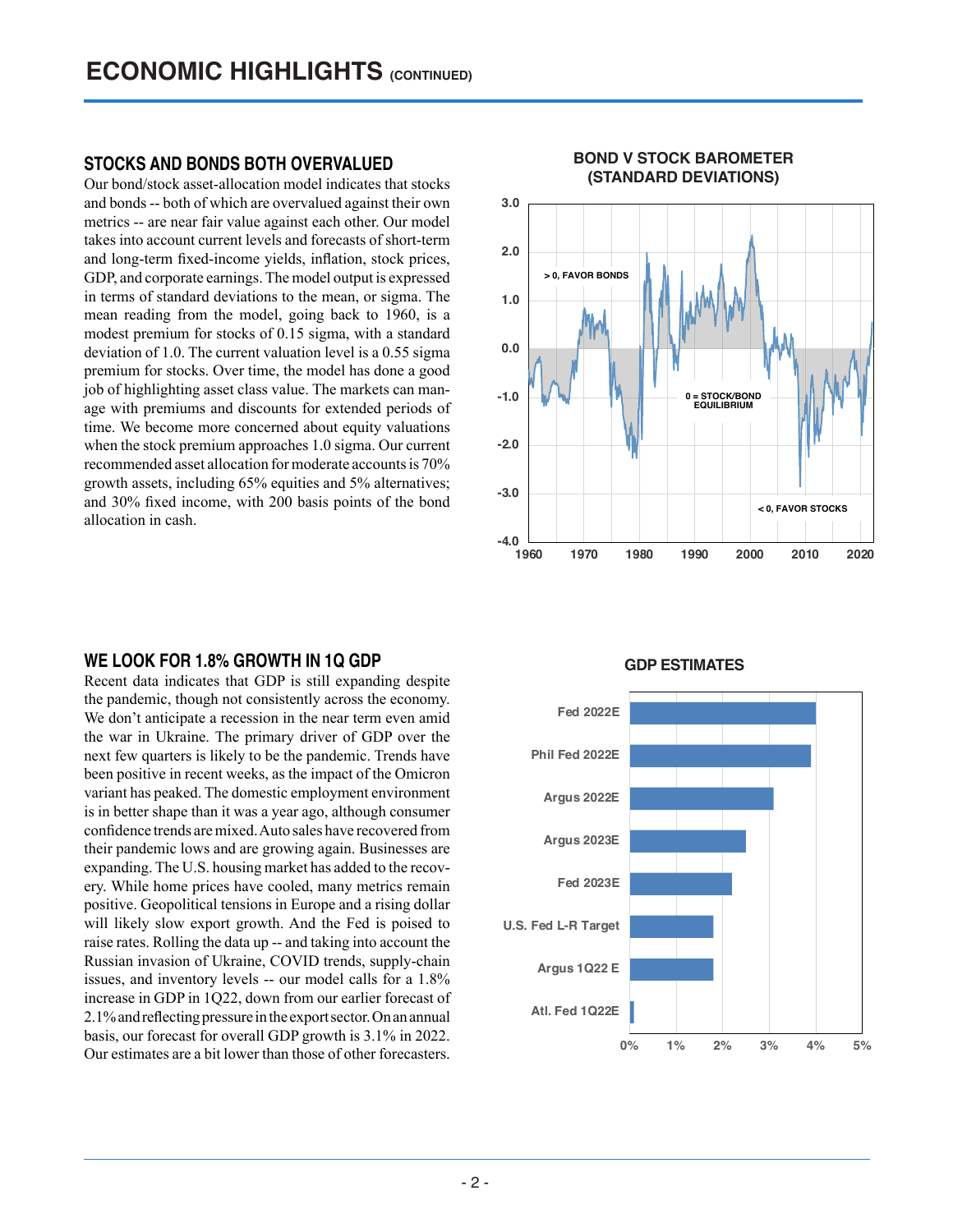### **RUSSIA'S IMPACT ON THE GLOBAL ECONOMY**

Russia's \$1.7 trillion economy was already projected to grow at a lower-than-average rate in 2022 (2.8% compared to 3.9% for the average developed economy), and sanctions imposed on the country will not help. Russia's GDP per capita is about \$31,000, higher than Ukraine's (\$15,000) and China's (\$20,000). But it pales compared to wealthier European nations such as France (\$55,000), Germany (\$61,000), and Norway (\$68,000). Exports account for about 25% of Russia's GDP. Leading categories include oil (20% of exports), natural gas, metals, coal, wheat, and aluminum. The countries most dependent on Russian exports include European neighbors as well as China. The U.S. receives about 4% of Russia's exports. We expect the main near-term economic impact of the Russian invasion of Ukraine to be higher prices for oil and other commodities, at least until new supplies emerge. Over the long term, the break with Russia points toward continued deglobalization, with further supply-chain snags and inflationary pressures. We note that none of these forecasts envision the use of nuclear weapons in Ukraine.

# **ARGUS'S FAVORED CLASSES, SEGMENTS**

Our Stock-Bond Barometer model is close to equally balanced between stocks and bonds for long-term investors. In other words, these asset classes should be near their normal weights in diversified portfolios. We are now balanced on large- and small-caps. We favor large-caps for growth exposure and financial strength, while small-caps are selling at historical discounts relative to large-caps and offer value. Our recommended exposure to small- and mid-caps is now 15%-17% of equity allocation, in line with the benchmark weighting. U.S. stocks have outperformed global stocks over the trailing one- and five-year periods. We expect this long-term trend to continue given volatile and often difficult-to-predict global economic and political conditions, along with fluctuating exchange rates. That said, international stocks offer favorable near-term valuations, and we target 5%-10% of equity exposure to the group. Value has taken an early lead in 2022 due to the negative impact of rising interest rates on the valuations of growth stocks. Over the longer term, we anticipate that growth, led by Tech and Healthcare, will continue to top returns from value, led by Energy and Materials, given favorable secular and demographic trends.



# **RUSSIAN EXPORT PARTNERS (\$BIL) RUSSIAN EXPORT PARTNERS (\$BIL)**

#### **MARKET SEGMENT RETURNS 2022 (% THROUGH 2/28/22) MARKET SEGMENT RETURNS 2022 (% through 2/28/22)**